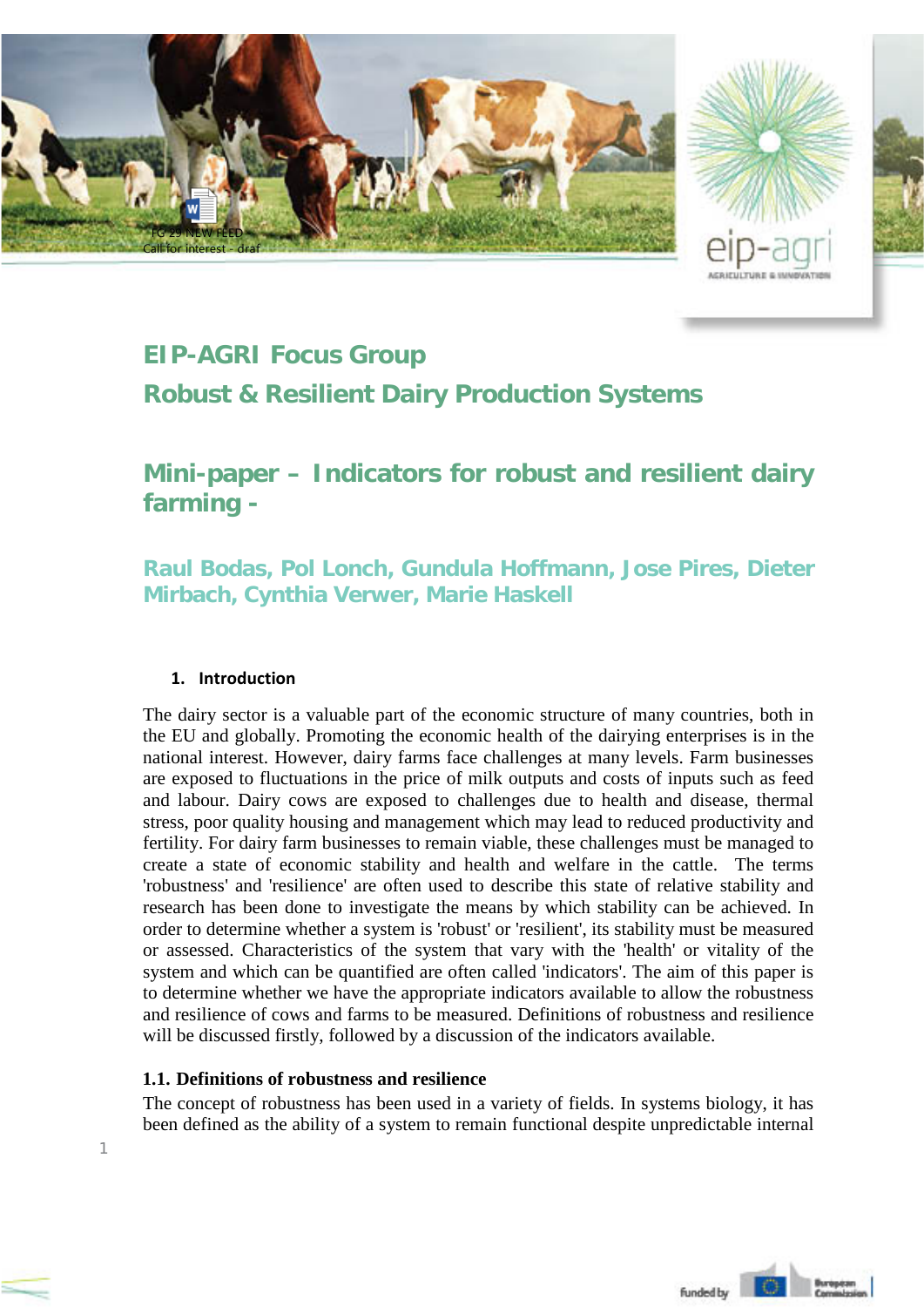

or external perturbations. Therefore, robustness does not mean that a system does not change in some way (or is resistant to change), but that it maintains specific functionalities, if needed, by changing its operation in a flexible way ( $\overline{\text{Kitano}}$ , 2004). In agronomy, robustness has been defined as the ability to minimize the variability of production or product quality, and it is closely linked with the idea of stability (de Goede et al., 2013). In animal production, robustness has been defined as the ability to express a high production potential combined with resilience to stressors in a wide variety of environmental conditions. In relation to dairy cattle, **Ollion** (2015) defined robustness as the ability of dairy cows to maintain their performance and their survival in a changing environment. It is therefore a determinant of economic competitiveness, resilience and animal welfare, which are key priorities in dairy cattle production.

Resilience can be defined as the ability of an animal to adapt to stress or to an imbalance in its homeostasis. The magnitude of resilience is determined by the time, the duration and the severity of the disturbances in homeostasis. This can be quantified by measuring variation in the adaptive response whether or not in combination with challenging experimental intervention and the speed of recovery. This offers the opportunity to remedy unfavourable circumstances to prevent animals of becoming ill, as well as insight into the magnitude of effect that certain herd-, farm- or environmental related factors have on production animals.

Resilience applies to individual animals but also to higher organisational levels such as at the farm or system level. In the latter, resilience is the capacity of the system to cope with disturbances, and at the same time maintain its functions. More resilient systems are able to absorb larger disturbances without changing in fundamental ways. Resilient systems are able to adapt, to renew, to self-organize and to learn from change and disturbance. When resilience is lost, vulnerability increases, and the system is no longer able to exert its functions when disturbances occur ( $\overline{\text{Cuipers}}$  et al., 2013).

#### **1.2. The assessment of robustness and resilience – response to challenge over time**

Present in all of the definitions of robustness and resilience discussed above, there is the concept that the animal, farm or system has the ability to withstand or 'bounce back' from challenges or stressors. Robustness implies that the animal maintains functionality when a stressor is applied, whilst resilience suggests that the animal responds, but then returns rapidly to the 'normal' state. The ability to observe and compare may be possible for 'acute' or 'short-term' stressors/challenges. Longer term challenges may require a longer term approach. This implies that to determine the degree of robustness or resilience we must observe the animal or system before, during and after a period of challenge, to allow us to see the 'baseline' or starting values, the response to the stressor and also the quality of the response. This would allow assessing the magnitude and the duration of the response. For instance, assessing the resilience of a cow to heat stress implies the observation of the cow in mild temperatures, exposure to a heat wave and the ability to return to the baseline levels. In the same situation, we would assess robustness by examining the physiological and behavioural mechanisms and regulatory pathways that are involved in the response, and how they responded to the stressor.

As an example, we could consider resilience in cow foot health. We can use a score to assess lameness in cows on two farms. Farm 'A' has very good conditions that might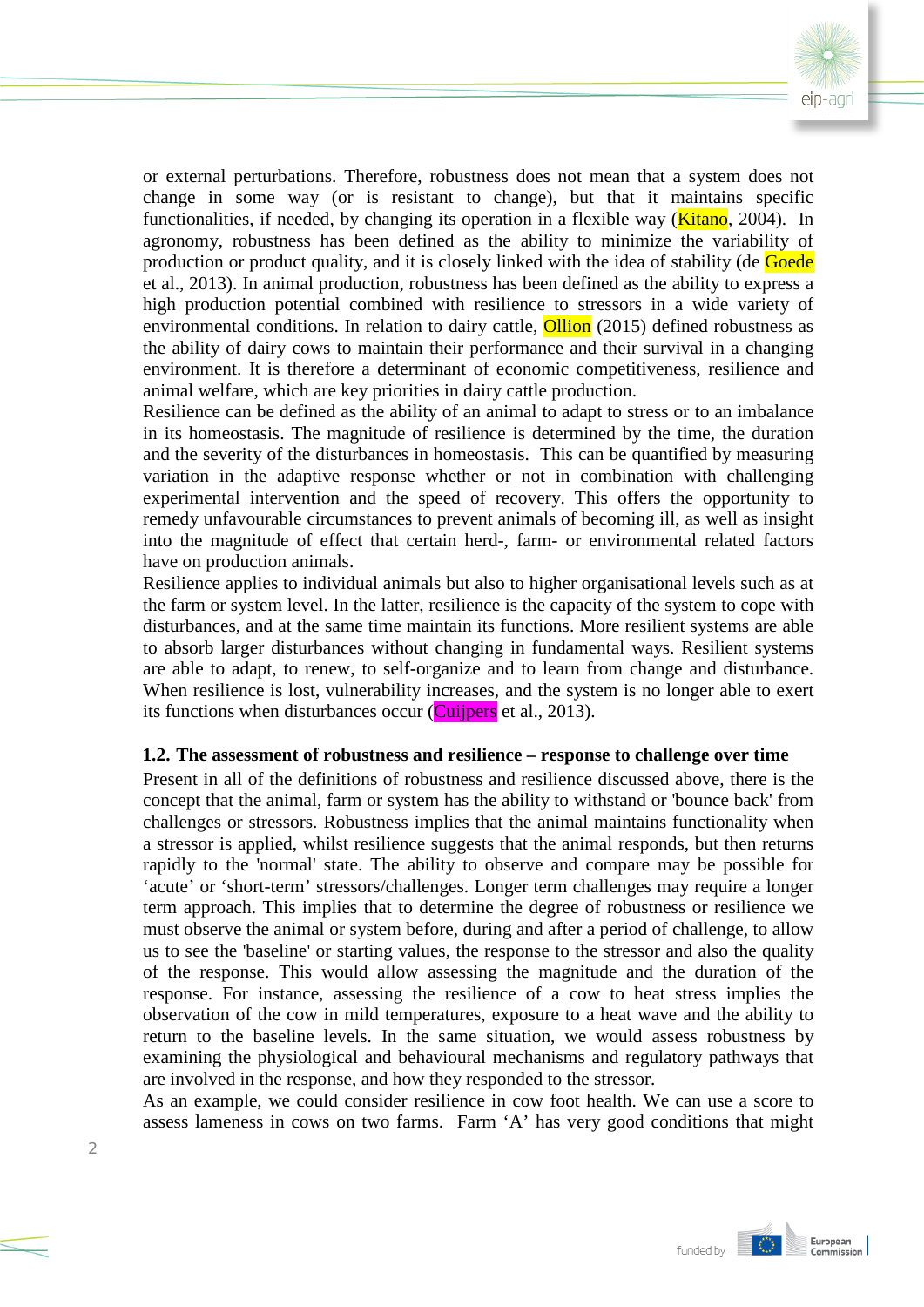

maintain good foot health (e.g. regular foot-bathing, good flooring, good cleanliness) and Farm 'B' has poor conditions (no foot-care, cracked concrete, not cleaned). On Farm 'A', the cows mostly have good feet and low lameness scores. Can we say that they are robust in terms of lameness? Strictly speaking, we cannot, because we have not seen them challenged. On Farm 'B', we see cows that are lame and some that are not lame. Are the lame cows robust? Probably not, as they have not maintained functionality when challenged, but we may need to have observed them in good conditions to be sure. Are the non-lame cows on this farm robust? We might conclude that they do show robustness, because they have maintained functionality in a challenging situation. In order to assess the degree of robustness and resilience in individual animals or systems we need to observe their adaptive response to changes in the environment. These changes can be driven by differences in the environment, between two different assessment points or because there is a change over time in a given location. In both cases, the comparison of the outcome is relative to changes in the environment that can inform on the resilient and robust abilities of individuals or groups.

#### **1.3. Assessing robustness and resilience – are there indicators available?**

To identify the ability of an animal to respond and recover from challenge, some parameters are needed that can be measured easily, have been accurately validated, can be objectively assessed, and ideally measured at any time point. Large body of research have identified a number of these parameters on farms, abbatoirs slaughterhouses and other situations where the consumer or market requires that standards can be measured and maintained. The assessment methods developed in this research field include those that assess behaviour, physiology and emotional outputs. In addition to this, there are methods that are used within an experimental context. Bodily adaptations can be measured for example, via a variety of changes in biomarkers and parameters, which reflect the capacity of various organ systems to respond and adapt to stress conditions. Potentially, specific stressors could be applied in research, to which allostatic and homeostatic responses of tested individuals might be measured (Wiegant et al., 2013). The metabolic/physiological/behavioural response could be determined by challenging an individual with some form of stressor and by subsequent quantification and evaluation of the coherence in recovery of various physiological indicators. A set of relevant parameters includes metabolic indicators (Ca, NEFA, Glucose, etc.), immune capacity and the activity of the autonomous nervous system. A good recovery towards homeostasis may reflect good health (Huber et al., 2012). However, these phenotypical indicators are typically used as 'snapshot' measures of functioning, health and welfare, whereas to assess robustness and resilience is multiple measures taken across the time course of a challenge. It is likely that these 'snapshot' measures will also fulfil this function, but this should be tested and validated.

Any indicator that is able to measure the ability to cope with a specific stressor (at individual or group level) could be used as a resilience indicator. However, resilience may not be applicable as a general trait but specific for every stressor. For instance, it is possible that a cow that copes well with heat as an stressor may not manage so well with certain diseases, as **resilience** [j1] to independent traits are not necessarily related one each other. Therefore, it remains unclear whether resilience can be used as general trait in the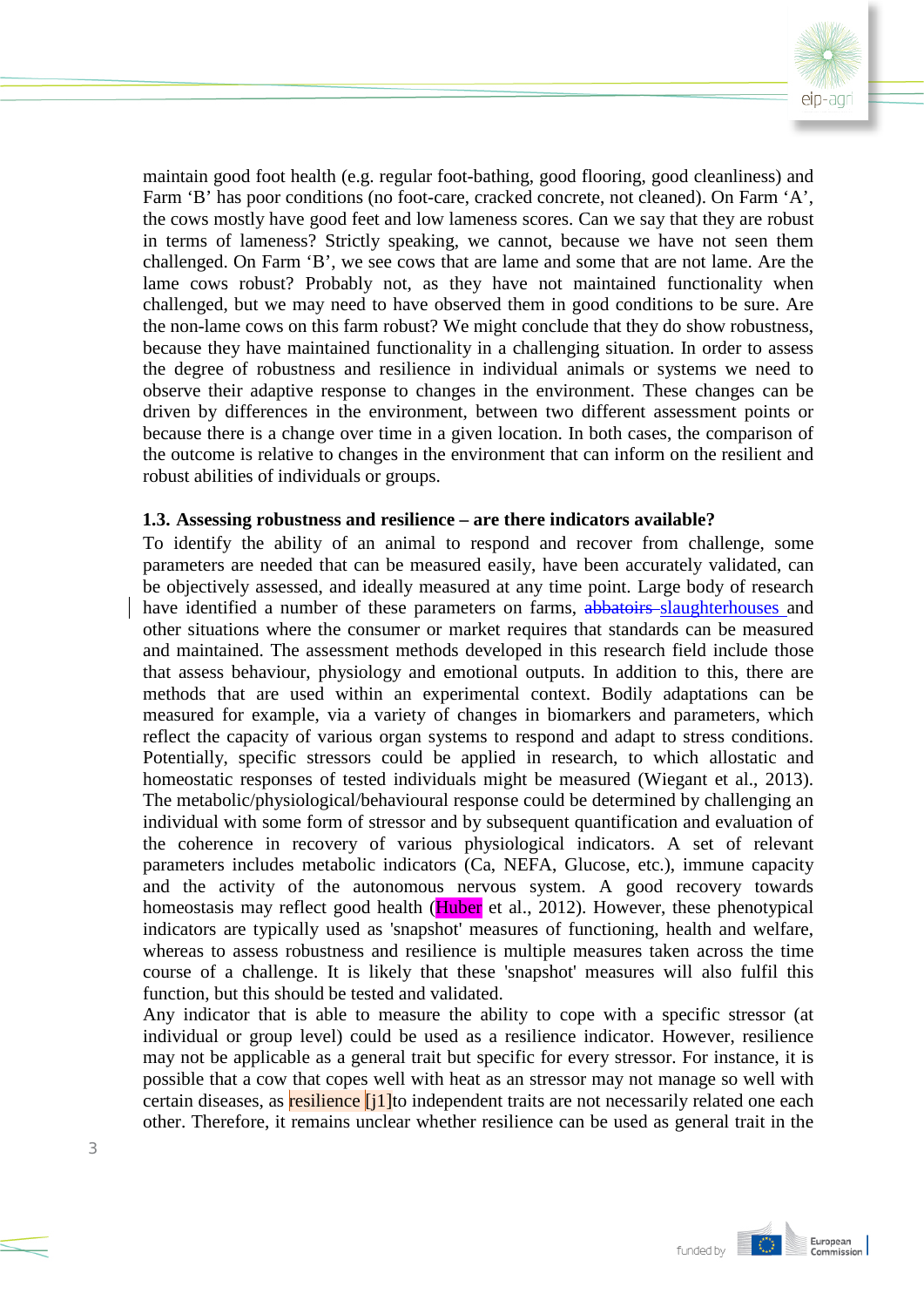

sense that cows, or systems, are not more or less resilient but this has to be assessed in each particular trait. However, robustness may provide information about the individual or the system that facilitates comparisons. To understand this we should refer to the definition of robustness in dairy cattle, which is the capacity to cope with a persistent exposure<sup>[j2]</sup> to a challenging environment with production and animal welfare implications. Considering this, robustness should be measured as a trait affecting either the whole animal or system and it makes comparisons between individuals or systems more plausible than resilience as what is measured is the outcome rather than the relative response. Measures able to assess general state of animal welfare as well as performance measures (i.e. milk production in dairy cattle) may be good measures of robustness of a given animal, farm or system.

In the section below, we will discuss the measures that are currently available for assessing health and welfare of animals and consider their usefulness in assessing robustness and resilience.

#### **2. Phenotyping Robustness**

Challenges to animals and systems are of different types, and vary in length and in type. A challenge such as heat stress is typically of shorter duration than of poor housing that might last the lifetime of a cow. Therefore, robustness and resilience will have to be adapted to the type of robustness or resilience that is addressed. We have identified four different groups of variables according to the type of challenge: environmental, production, health and comfort and interaction human-animals. Each group includes several indicators that can provide information about the phenotypical response during each challenge. The table below enumerates all the indicators and their characteristics are discussed including individual vs. group level, continuity of measures and the main advantages and disadvantages.

IO.

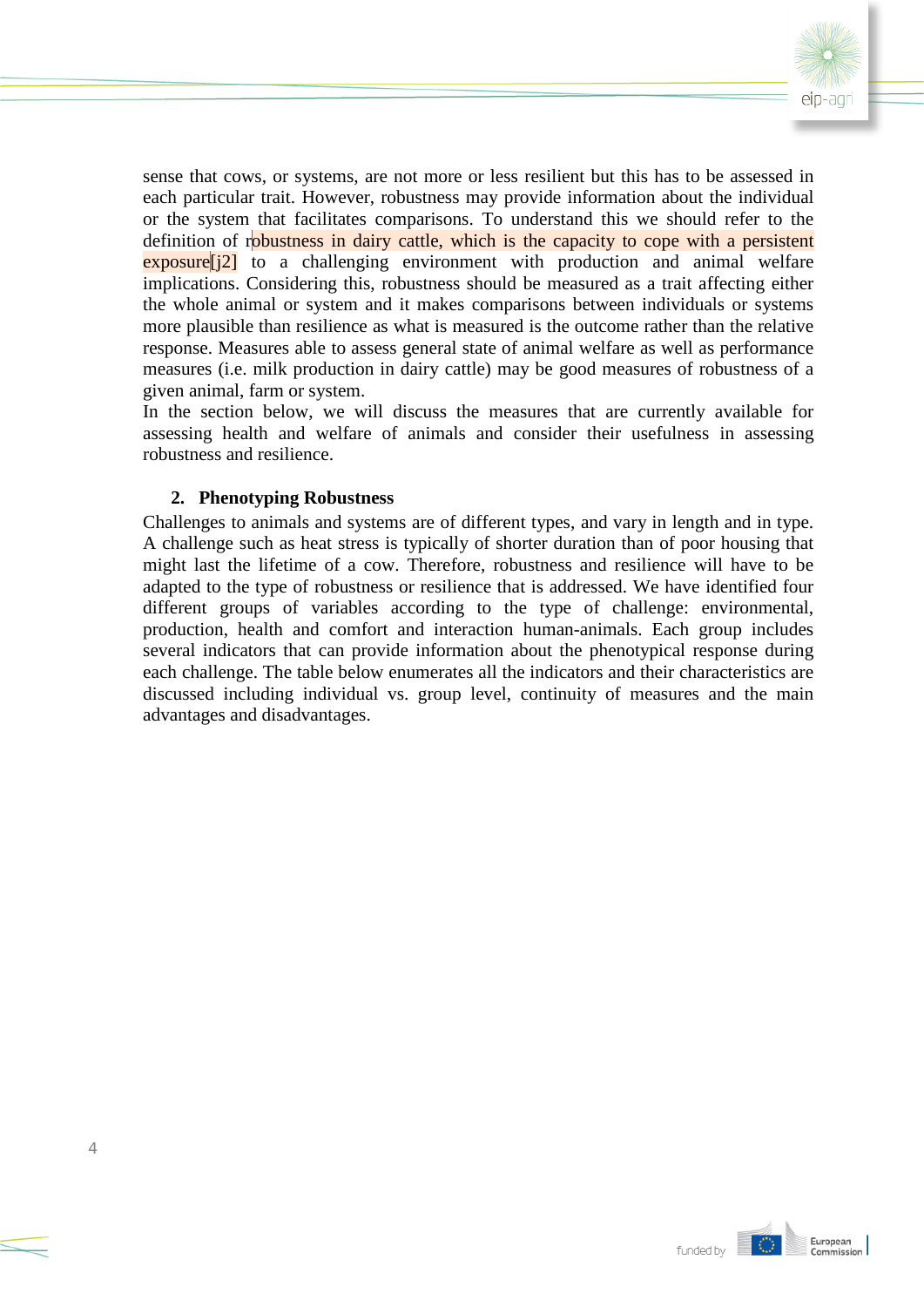

## 1.1. Production challenges

The robustness functional longevity of a dairy cow in a given production system depends largely on the right tuning of resource allocation towards milk production, body reserves (ie, BCS and/or BW), and reproductive function.

## *1.1.1.Body Condition Score / Body Weight*

The ability to coordinate lactation, intensity of lipomobilization, intake and metabolic health during early lactation, and replenishment of body reserves in late lactation, are major determinants of dairy cattle robustness and functional longevity. Periparturient dairy cows may experience intense mobilization of body reserves, negative energy balance and metabolic diseases such as ketosis. Therefore, management of lipomobilization in periparturient cows has been a major concern for the dairy industry. Continuous monitoring of variations of **body weight** and **body condition score** have been proposed to assess profiles of energy balance and body reserve utilization (Thorup et al., 2013), and to phenotype robustness in large field studies (Berry et al., 2013). The responses (production and physiological) to nutritional challenges, whether spontaneous during early lactation or experimentally induced, have been proposed as proxies to apprehend individual robustness (Gross et al., 2011, Friggens et al., 2016). In fact, intensity of body reserve mobilization and resulting degree of metabolic imbalance vary widely within a given breed in both dairy cows and goats, but the degree of deviation from the "normal" is repeatable for a given animal under physiological (early lactation) and nutritional challenge (nutrient restriction), and depends on individual adaptive capacity (or robustness) (Gross et al., 2011, Bjerre-Harpoth et al., 2014, Friggens et al., 2016). Similar to BCS the body weight can provide information about the nutritional status of individual cows but is also a retrospective value. Many factors can influence the body weight what makes it difficult to use it as an indicator for robustness. Nevertheless, losses in body weight can be a sign of metabolic imbalances or welfare problems. (Longer-term approaches of robustness for a breed or strain include the ability to replenish BCS in late lactation, the reproduction outcomes, especially in grass-based production systems with strict seasonal breeding, the cumulated lifetime production . there are good examples from Ireland, NZ and French studies.) link with *Genotype effects and genotype by system interactions.*

#### *1.1.2.*Pasma minerals and metabolites

Individual plasma mineral and metabolite profiles are commonly used to assess cow adaptation to nutrition and other environmental factors, and for on-farm troubleshooting. Plasma concentration thresholds associated with disease, reproduction outcomes and culling have been proposed, mostly for North-American and European conventional systems. Monitoring of milk composition (milk fat, protein, fatty acids and other components) and midinfrared spectra may become alternatives for robustness assessment [jp3].

#### *1.1.2.Plasma minerals*

Individual thresholds for plasma Ca, BHBA, NEFA, and acceptable prevalence in farm troubleshooting. To be developed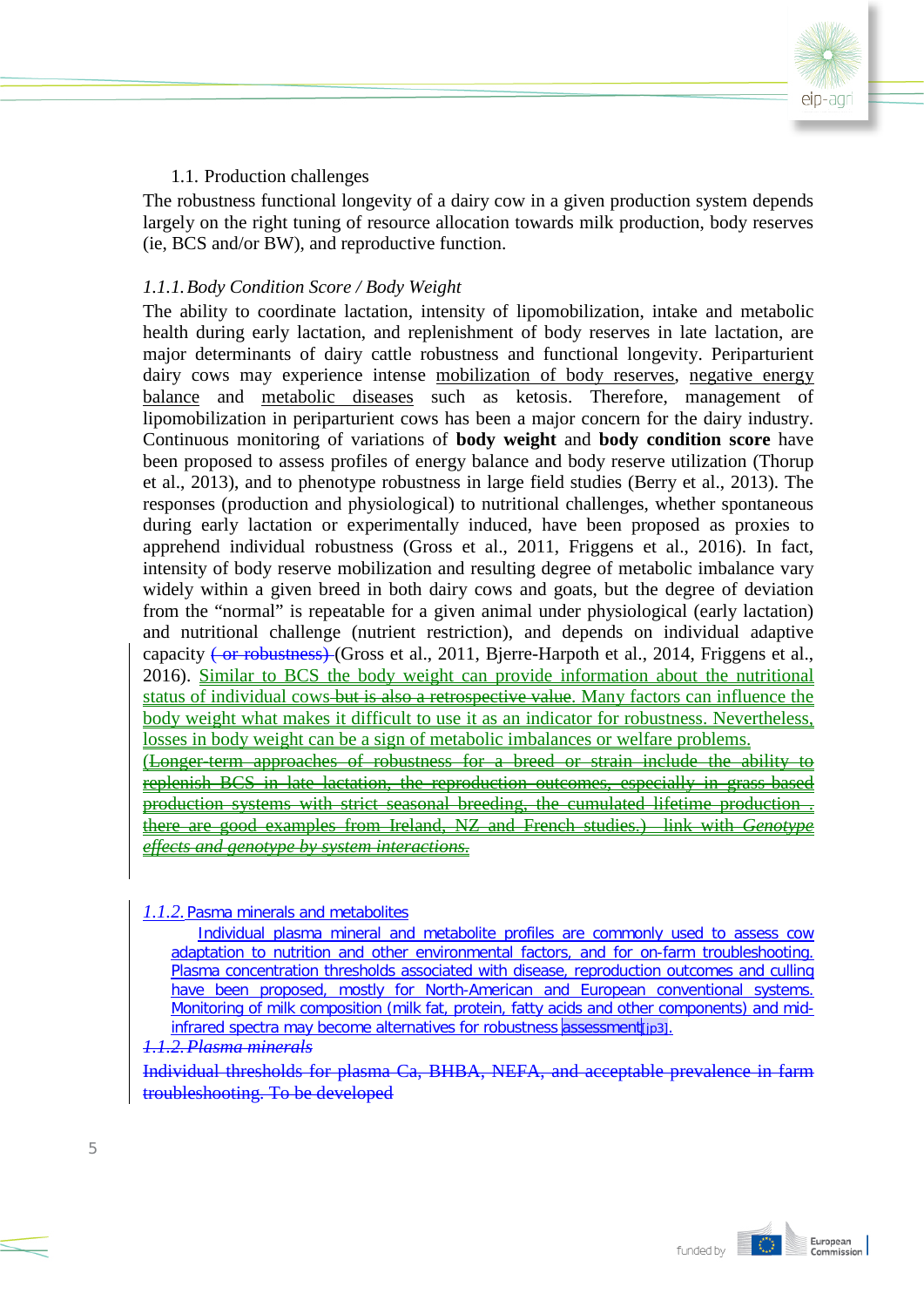

#### *1.1.3.Milk composition*

The occurrence of perceptible changes in BCS is delayed relatively to the metabolic imbalance; therefore, BCS variations provide only a retrospective of physiological status and nutrient partitioning (Chagas et al., 2009, Pires et al., 2015). This time lag highlights the need for easily measurable biomarkers of metabolic status/imbalance during early lactation and under varying husbandry conditions. For instance, when cows are confronted with environmental challenges (variability feed quality or scarcity, thermal stress). Individual real time approaches, via inline measurement of milk biomarkers of ketosis, mastitis and ovarian cyclicity are available commercially. Milk composition analyzed through infrared spectrometry has been proposed to assess negative energy balance and ketosis in early lactation cows (Grelet et al, 2016). Similar to BCS the body weight can provide information about the nutritional status of individual cows but is also a retrospective value. Many factors can influence the body weight what makes it difficult to use it as an indicator for robustness. Nevertheless, losses in body weight can be a sign of metabolic imbalances or welfare problems.

(Longer-term approaches of robustness for a breed or strain include the ability to replenish BCS in late lactation, the reproduction outcomes, especially in grass-based production systems with strict seasonal breeding, the cumulated lifetime production . there are good examples from Ireland, NZ and French studies.) link with *effects and genotype by system interactions.*

## *1.1.4.Milk productivity*

Dairy breeds differ in their prioritization of milk production and body reserve use, with repercussions on reproduction performance and longevity under Irish grass-based conditions (Dillon et al., 2003a; Dillon et al., 2003b). The progress of dairy potential of NZ Holstein strain and introduction of North-American genetics led to chronic **low BCS**, and impacted reproduction and longevity  $\left| \rho_4 \right|$  (Chagas et al, 2007) (refs to choose from).

## *1.1.5.Reproductive performance*

The apparent negative relationship between milk yield and reproductive performance (Butler and Smith, 1989) has been extensively explored/debated. The effects are thought to be mediated (at least in part) via altered physiological and metabolic milieu, and consequence of negative energy balance and mobilization of body reserves to sustain the early lactation (Britt, 1991). In fact, reproductive performance is negatively correlated with BCS loss during early lactation, and may be independent of genetic merit for milk yield (Santos et al., 2009, Carvalho et al., 2014).

Strict seasonal calving grass-based systems are particularly sensitive to reproductive failure because peak of lactation needs to be synchronized with grass growth each year. As example, research accessing the adaptability of different breeds, and/or different Holstein strains to these systems consistently show that excessive reliance on body reserve utilization to sustain a high peak of lactation (translated in BCS and BW loss in early lactation), are associated with reproductive failure and impacted functional longevity (Dillon et al., 2003a, Dillon et al., 2003b, Macdonald et al., 2008, Piccand et al., 2013). Furthermore, a recent retrospective study shows that robustness variability

IO.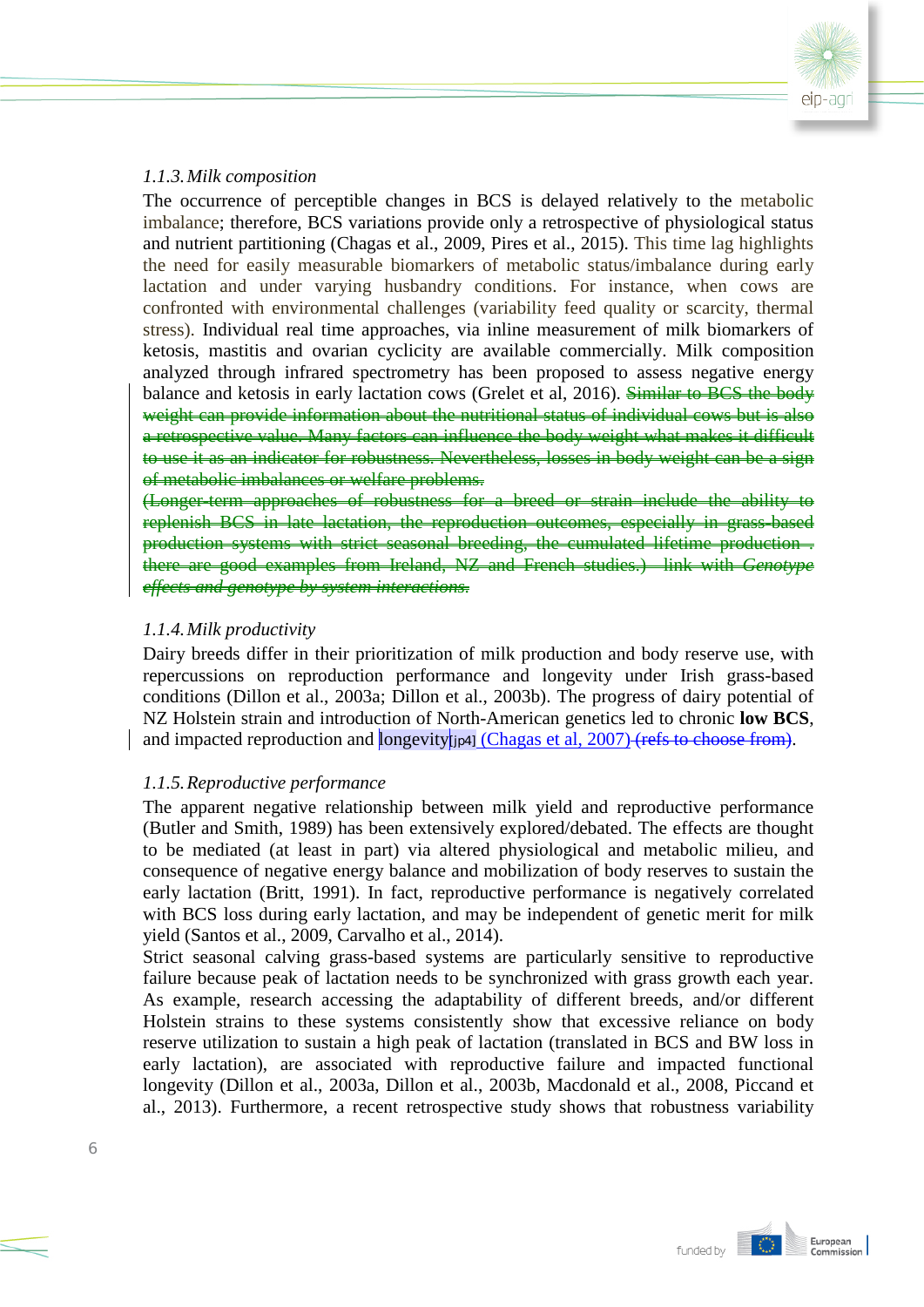

occurs even within a highly selected dairy breed in conventional systems: the degree of BW loss in early lactation varies across cows, high and low responders are consistent from one lactation to the next, reproductive performance is impacted in cows losing more BW (Zachut and Moallem, 2017).

1.2. Environmental challenges

*1.2.1.Body temperature (P)*

## *1.2.2.Thermal imaging (MH)*

Infrared thermography (IRT) assesses reflected radiation and uses this to calculate temperature and produces a pictorial representation of the surface temperature of the object or area, with temperature gradients represented by arrays of colour. The body surface temperature of animals reflects the blood flow and metabolic rate of the underlying tissues, and thus IRT can be used to detect blood flow differentials due to infections and inflammation (Eddy et al, 2001). Thermal images can be taken at a distance from the subject, so are a useful non-invasive way to assess blood flow (Stewart et al., 2005). Infrared thermography has been used in a number of contexts to assess disease. For instance, it has been used to detect foot conditions associated with lameness in cattle and horses (Turner, 1998; Eddy et al., 2001; Alsaaod and Buscher, 2012) and changes in udder temperature associated with mastitis in dairy cows (**Berry** et al., 2003). Detection of systemic infection may be detected by assessing the temperature of areas of the body where blood vessels are near the surface, such as at the inner corner of the eye or inside the ear. However, ambient temperatures will affect the read-out, so careful use is required. There is also increasing evidence that the emotional state of the animal can be assessed using thermal imaging. Nasal temperatures of cows have been shown to rise during negative emotional states and rise during positive states (macaques: **Kuraoka** and Nakamura, 2011; cows: **Proctor** and Carder, 2015). This is very recent work and requires full validation in the context of commercial dairy farms.

Little has been done to assess the use of thermal imaging as part of a welfare assessment protocol, but it has great potential. In terms of assessing robustness and resilience, it had not be validated as tool to assess welfare over the timespan of a welfare challenge.

## *1.2.3.Respiration rate / heat stress (GH)*

Although effects such as decreased rumination time, dry matter intake, milk yield and fertility are indicative of heat stress, dairy cows show these signs relatively late. Based on these attributes, it is impossible to achieve immediate control for thermal adaptation and prevent a negative impact on the productivity of cows (**Kadzere** et al., 2002, Costa et al., 2015b). In contrast, physiological parameters such as heart rate, body temperature, and respiration rate (RR) have been demonstrated as adequate and timely indicators of heat stress in dairy cows (Kadzere et al., 2002, Moallem et al., 2010, Costa et al., 2015a). Among other major physiological parameters consulted in the literature, RR has long been used as a heat stress indicator (**Gaughan** et al., 2000). RR is considered as a well suited cow parameter for heat stress monitoring, as it is applicable in different weather conditions and because it is easy to monitor without costly equipment (**Brown-Brandl** et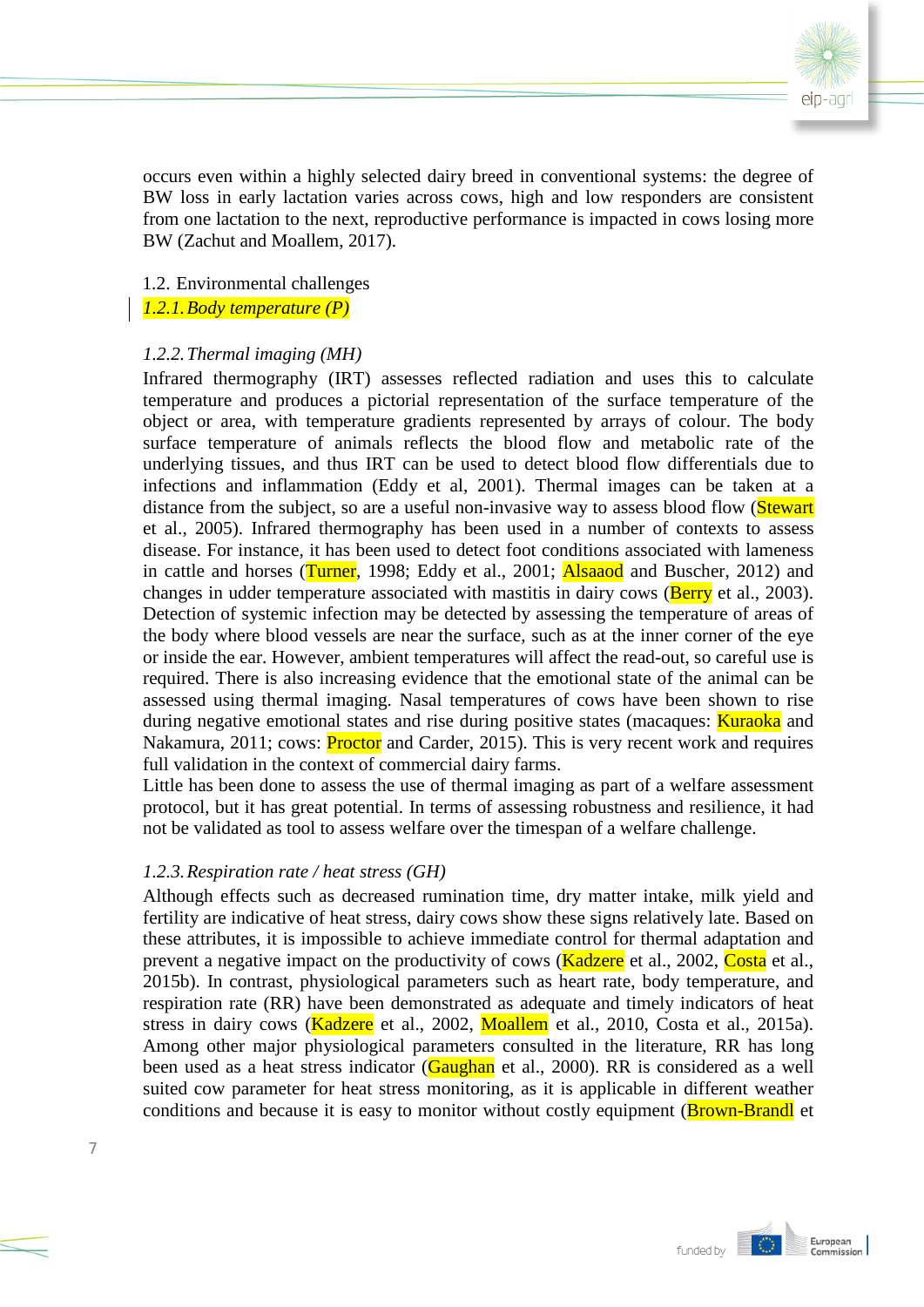

al., 2005). But on the other hand, to date it is not possible to maesure the RR automatically.

By measuring the temperature humidity-index (THI) it is possible to estimate the thermal stress for the group of cows. But the reactions to an increasing THI can be very individual and should be noted. This variability in the individual reactions of dairy cows is a challenge in identifying an accurate and universally applicable heat stress threshold and heat stress prediction. **Kadzere** et al. (2002), for example, discussed that high-producing cows are more affected by elevated temperatures than low-producing cows under heat stress because the metabolizable energy used for milk production results in an increased body temperature.

#### 1.3. Health and comfort challenges

## *1.3.1.Disease prevalence*

The number of animals suffering from infectious, parasitic or metabolic diseases is a robust indicator of the cow's health status. Epidemiology has been a critical new influence and tool to describe and quantify the interconnected risk factors that produce disease.

A high prevalence of diseases can be due to two main factors. One is the degree of exposure to certain pathiogen (in the case of infectious or parasitic diseases). For instance, the more presence of a given pathogen in the near environment of cows, the more likely to be infected. There is a second reason why animals can show greater disease prevalence, which is the reduction in immunocompetence. In this case, the decreased ability of animals to protect against pathogens makes them more vulnerable and therefore more exposed to disease. Reduced immunity can be provoked in situations where animals are challenged and the stress response is activated. In summary, changes in disease prevalence over time both at an individual or group level can reflect the degree of stress evoked by a challenging situation, which may differ according to the animal abilities to combat a challenge.

## *1.3.2.Antibiotic use (C)*

The use of antibiotics in farm animals gives insight in the disturbances in health due to bacterial infections. These disturbances are a result of disbalance between the bacterial load and the ability of the animal to cope with such infections. Bacterial infections occur at individual, herd and farm level. Use of antibiotics can be measured at all three levels. The use of antibiotics on farm level can be expressed as the number of daily dosages per animal year taken into account the use in grams of active ingredients per animal year. The differentiation in active ingredients gives insight in the most common problems on a farm due to bacterial infections. Yearly monitoring gives insight in the development of the problems. Antibiotic use per animal can be used as a selection criteria to cull cows.

#### *1.3.3.Milk yield (C)*

The milk yield of a cow or herd differs between sample moments. Management is one of the most influential factors. For instance, feed quantity and quality, but also milking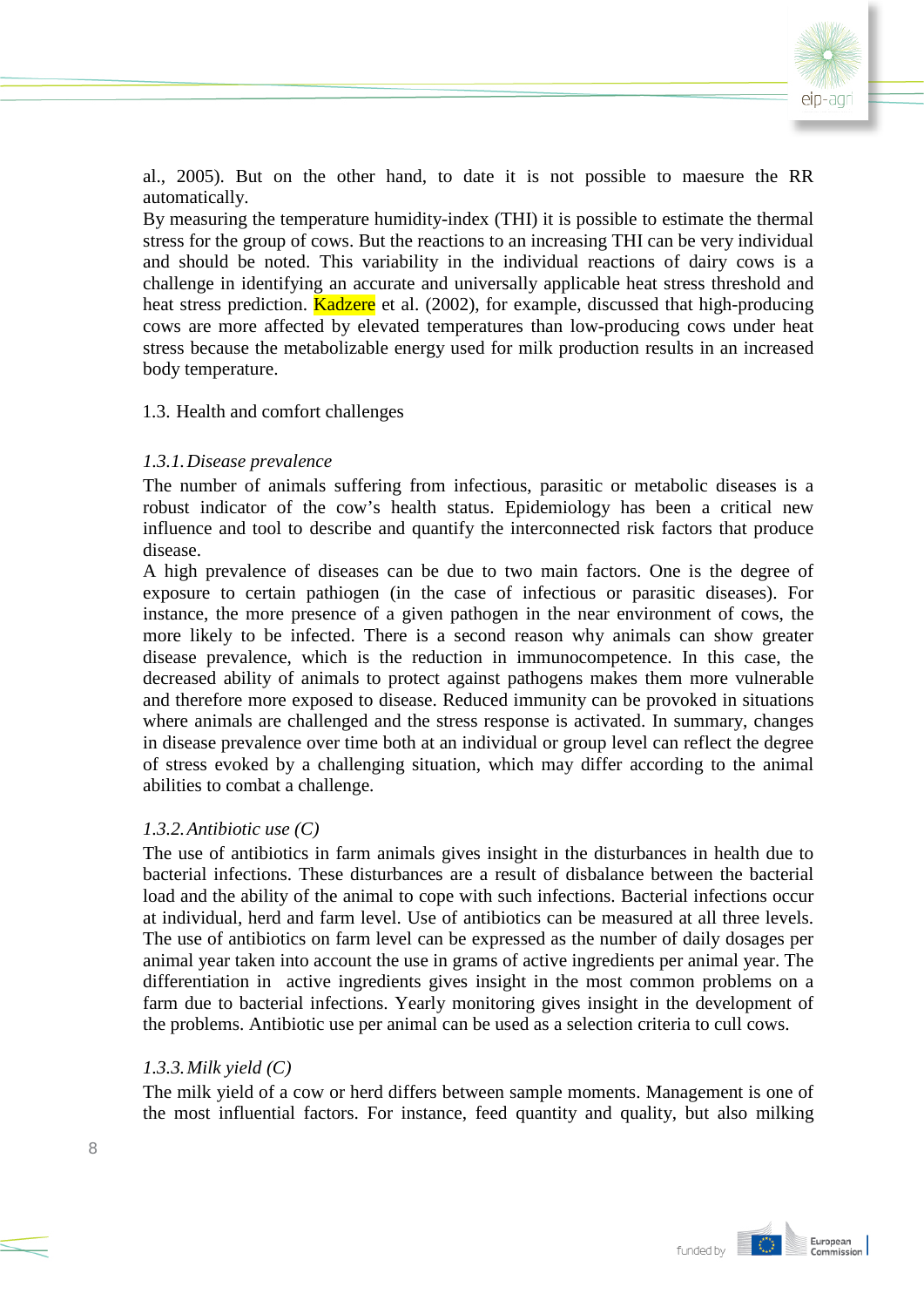

technique can cause fluctuations in the milk yield. Also animal related factors as age, calving season and days in lactation have an effect on milk yield. In order to evaluate the production performance of a cow or herd, and the influence management factors have on it, it's necessary that animal related factors are excluded. The 'Farm Standard Cow' (FSC) is such a parameter. The standard daily milk production of a cow is multiplied by a correction factor, thereby correcting for the effect of age, calving season and days in lactation. Herewith the production levels at different sample times can be compared and present fluctuations identified. If cows negatively deviate from their calculated standard production, than this cow has problems adapting to a change in her management or environment, for instance a change in feed, pasture management, milking technique or climate. Or disease is present or parasitic load has reached a certain level. Research at the University of Minnesota has shown that statistical process control analysis of daily milk yield alone detected the onset of disease up to 8 to 10 days prior to the clinical disease ( $\frac{Reneau}{2013}$ ). Once a negative deviation has been identified, the farmer should identify what could have caused it. This requires craftsmanship. Adaptation to changing situations is well if these changes don't affect or positively affect production performance. Bottleneck of this parameter could be if the FSC is calculated whilst a cow was already suffering from disease or parasites. For instance, infection with liver fluke causes hardly any symptoms, but can have detrimental effects on milk production (Howell et al., 2015). If the FSC is based on an already with liver fluke infected cow this would not be detected. A liver fluke free cow or herd would show a deviation in the FSC after infection.

## *1.3.4.Lifetime Daily Yield (LDY) as an indicator of performance (C)*

Instead of focusing only on milk yield per lactation, it can be beneficial to also think in terms of volume of milk given over a cow's lifetime. Lifetime daily yield (LDY) i.e. yield per day from birth to culling, can be used as an overall indicator of technical performance at the farm, as it averages out total milk production over every day a cow has been alive. Cows that start milking at a young age, have a short calving interval and are healthy enough to last several lactations, will have a much higher LDY than those who are older at first calving, do not get back in calf very quickly and have poor longevity. A high yielding cow that doesn't make it to the third lactation because of poor health or fertility will have a lower LDY than a cow that reaches fifth lactation but with a lower average yield per day.

The four things to take into account when calculating lifetime daily yield are milk yield, age at first calving, calving interval/lactation length, and involuntary cullings/number of lactations. Gathering this information will draw attention to problem areas, and might over time help to change the mentality of only focusing on yield per lactation.

LDY is not an indicator of profitability, as the farmer milking his cows for many lactations may be spending a fortune on vet bills, but it is a very good indicator of performance. And it puts the cow's health and fertility in the centre.

**[http://www.milkproduction.com/Global/PDFs/Cow%20Longevity%20Conference%](http://www.milkproduction.com/Global/PDFs/Cow%20Longevity%20Conference%20Proceedings%20.pdf) [20Proceedings%20.pdf](http://www.milkproduction.com/Global/PDFs/Cow%20Longevity%20Conference%20Proceedings%20.pdf)**

*1.3.5.Average herd age (C)*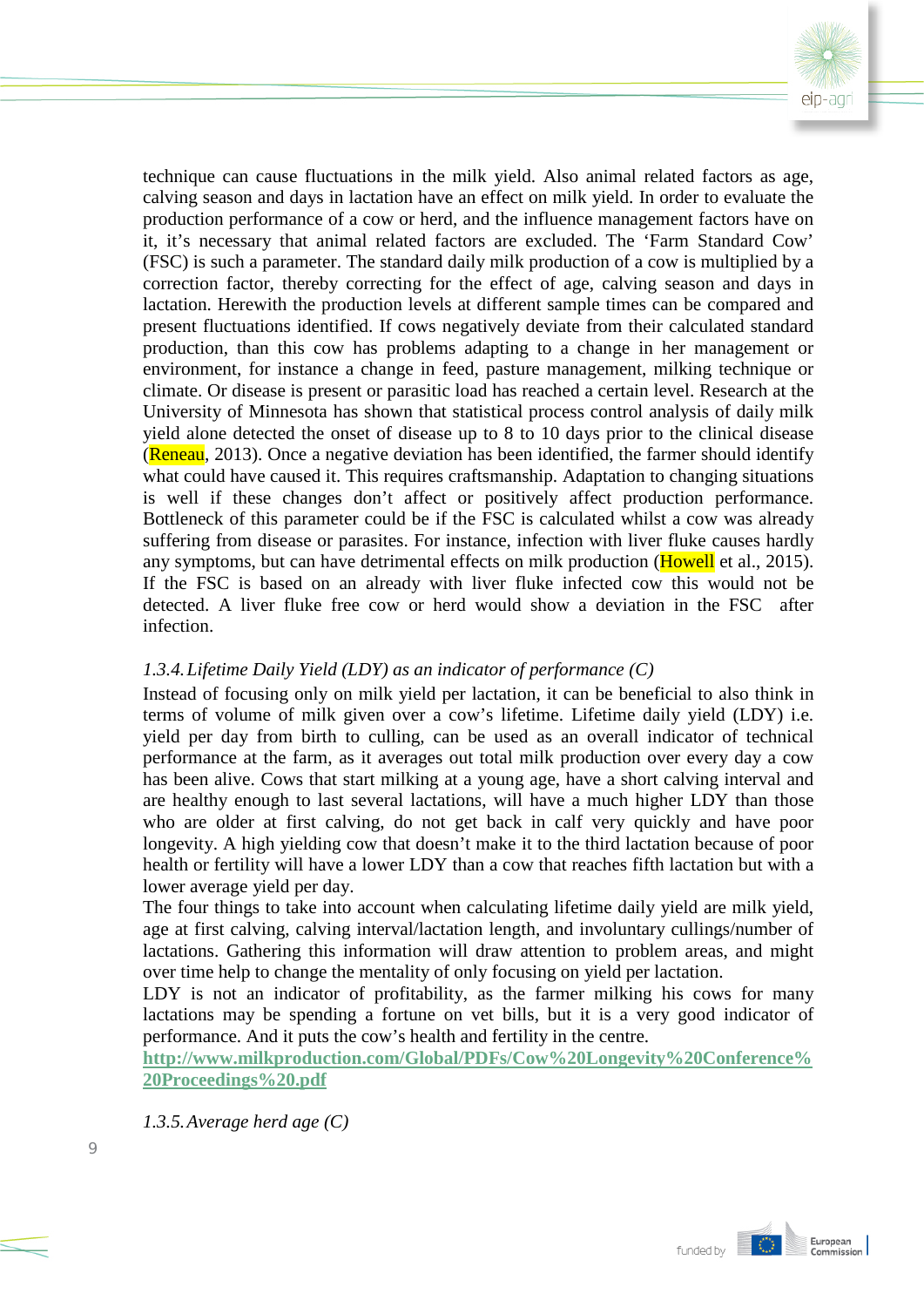

The higher the average age, the better the resistance of the animals and the less wear among the animals. The animals can thus properly adapt to their husbandry system and farm environment. However, average age should not be seen alone. Average age only tells something about the farm or about the adaptability of a herd if it comes along with a high lifetime daily yield, low antibiotic daily dosages and low feed costs per kilogram of milk produced.

#### *1.3.6.Involuntary culling (P)*

Involuntary culling is when a cow leaves the herd for reasons that are not of the farmer's choice like for example reproductive problems whereas at voluntary culling, a farmer chooses to sell a cow to obtain the cow's beef value. Voluntary culling can have different reasons such as age, low milk production and/or to maintain a herd size, but all aiming at maximizing returns. However, involuntary culling is a cost to the farmer. One of the factors attributed to involuntary culling is the deterioration of fertility in dairy cows which is a negative correlated response to selection for higher milk (Lãvendahl & Chagunda, 2006). The major reported reasons for culling in dairy herds include fertility, lameness and udder health (Chiumia et al., 2013). Therefore, the rate of involuntary culling can provide information on whether cows from a certain herd or group are dealing with the environment or the production system. For instance, a high rate of involuntary culling due to fertility failure, may suggest that cows cannot afford the level of production that is requested.

#### *1.3.7.Cow longevity (C)*

High rates of involuntary culling on a dairy farm because of illness or reproductive problems occur because of poor cow welfare and reduce the profitability and sustainability of dairy farms. Removing the main causes of involuntary culling will lead to improved animal welfare, improved longevity of cows and improved farm profits. Calf illness and mortality are contributors to reduced longevity or a low average herd age. Poor calf management also has a negative impact on the cow's later productivity. Lameness, injury and illness in dairy cattle, mainly resulting from poor indoor housing conditions, have also been identified as contributors to involuntary culling rates. However, there are producers with low involuntary culling rates, which shows us that there are housing and management practices that improve the cow's well-being and control the prevalence of the underlying health problems.

**[http://www.milkproduction.com/Global/PDFs/Cow%20Longevity%20Conference%](http://www.milkproduction.com/Global/PDFs/Cow%20Longevity%20Conference%20Proceedings%20.pdf) [20Proceedings%20.pdf](http://www.milkproduction.com/Global/PDFs/Cow%20Longevity%20Conference%20Proceedings%20.pdf)**

## *1.3.8.Circadian rhythms in behaviour (MH)*

Animals show movement or locomotion in characteristic daily patterns, organised by the circadian (light/dark) cycle, but for dairy cows also by events such as the delivery of food and milking. It has been suggested that in free-ranging animals, the degree to which the individual's daily activity pattern shows synchronisation between the internal rhythms and external 24-h photoperiod. If we consider that activity is the ultimate external expression of the internal rhythms in the motivation to feed, rest, drink etc., then activity

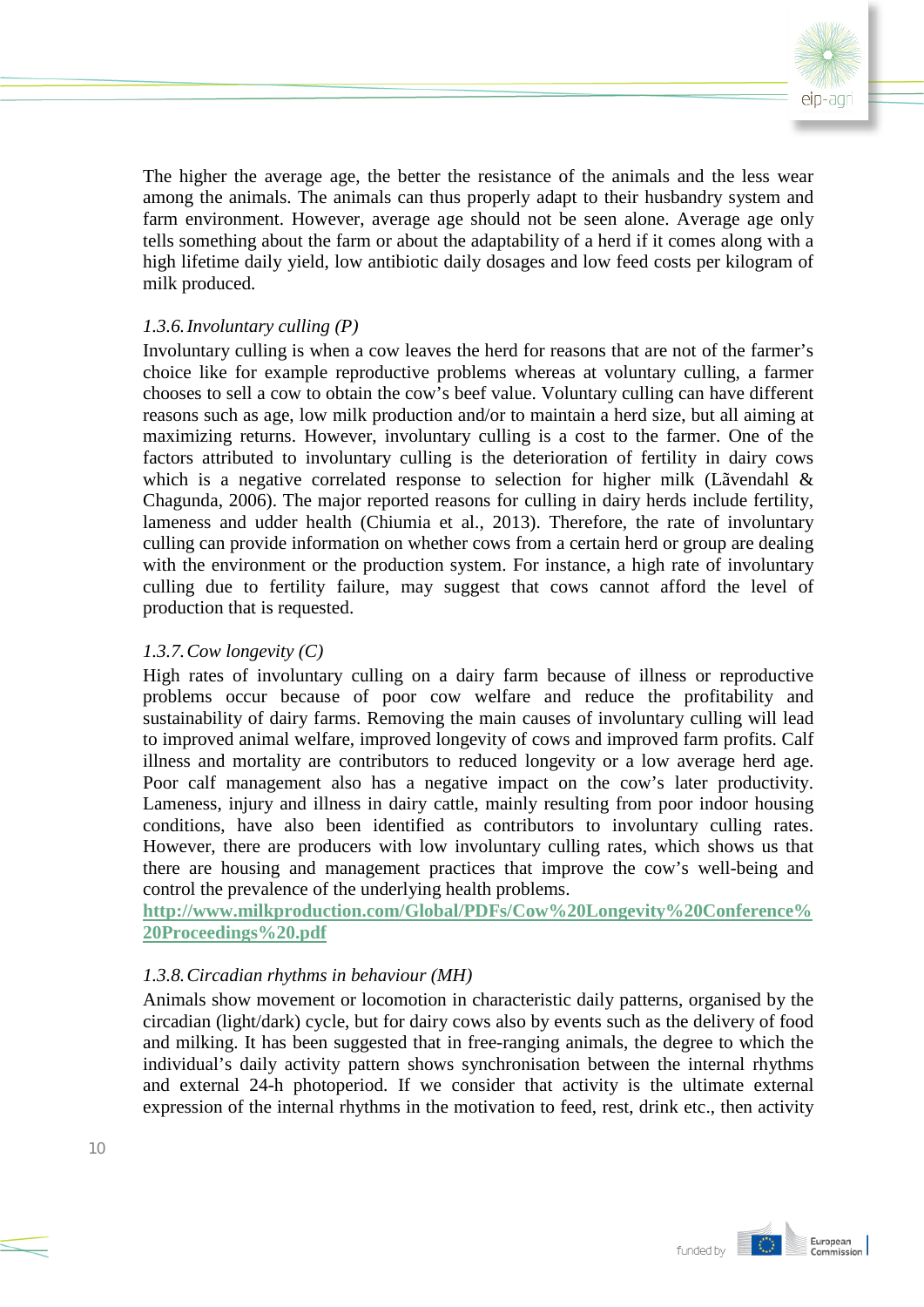

can be used as an overall indicator of the internal state. Studies in a range of species has shown that a lack of synchronisation is shown in animals that are disturbed or unhealthy (e.g. Scheibe et al., 2010; Berger et al., 2011). This level of synchronisation can only be assessed when activity can be measured over a number of days. Using technology such as pedometers or GPS devices allow this data to be collected. For dairy cattle, the availability and use of accelerometers in dairy herds to detect oestrus means that the data to assess these measure in activity are readily available.

## *1.3.9.Changes in feeding, activity and resting behaviour (MH)*

As stated in the previous section, the activity patterns of an animal are ultimately the outcome of the internal physiological processes and external influences. In the dairying situation, cows can show quite consistent activity and resting patterns, with periods of activity around feeding and milking. However, research has shown that changes in resting and activity patterns can be used to detect health and welfare issues. Lame cows spend longer lying down (Chapinal et al., 2009; Blackie et al., 2011) than healthy cows. Cows with mastitis also have increased lying times (Kester et al., 2015) compared to healthy cows. Changes in feeding patterns have also been shown to occur when animals are experiencing health issues. Cows with lameness issues show alterations in their feeding patterns many days before the issues is detected by farm staff (Gonzalez et al., 2008) and cows experiencing a difficult calving ate less prior to calving (Proudfoot et al., 2009). Studies have also shown that overstocking and depth of bedding affect lying times (Tucker et al., 2009; Winckler et al., 2015). Although it has not been validated, this type of assessment could be used to compare welfare across farms.

Accelerometers were originally designed to detect oestrus in dairy cows. However, the use of these devices to detect health issues has been recognised (van Nuffel et al., 2015) and currently many companies are developing algorithms to analyse standing and lying patterns to detect health problems such as lameness.

## *1.3.10. Locomotion scoring (MH)*

Changes in locomotion or gait characteristics are often the first detectable signs of foot disease. Visual gait scoring methods have been developed to assess lameness (e.g. Manson and Leaver, 1988; Sprecher et al., 1997; Flower and Weary, 2006). Locomotion scoring is a skill that can be taught to researchers and farmers, and has been widely used. Locomotion or gait scoring has been incorporated into welfare assessment tools such as Welfare Quality® because of its ease of use.

- 1.4. Economical and social challenges (to be developed)
- 1.4.1.*Feed self sufficiency*
- 1.4.2.*Excretions in environment*

#### **Conclusion**

A large number of parameters exist, particularly for assessing production, health and welfare in dairy cattle at the individual and group level. However, the majority of these indicators have been designed as 'snapshot' indicators for experimental or on-farm

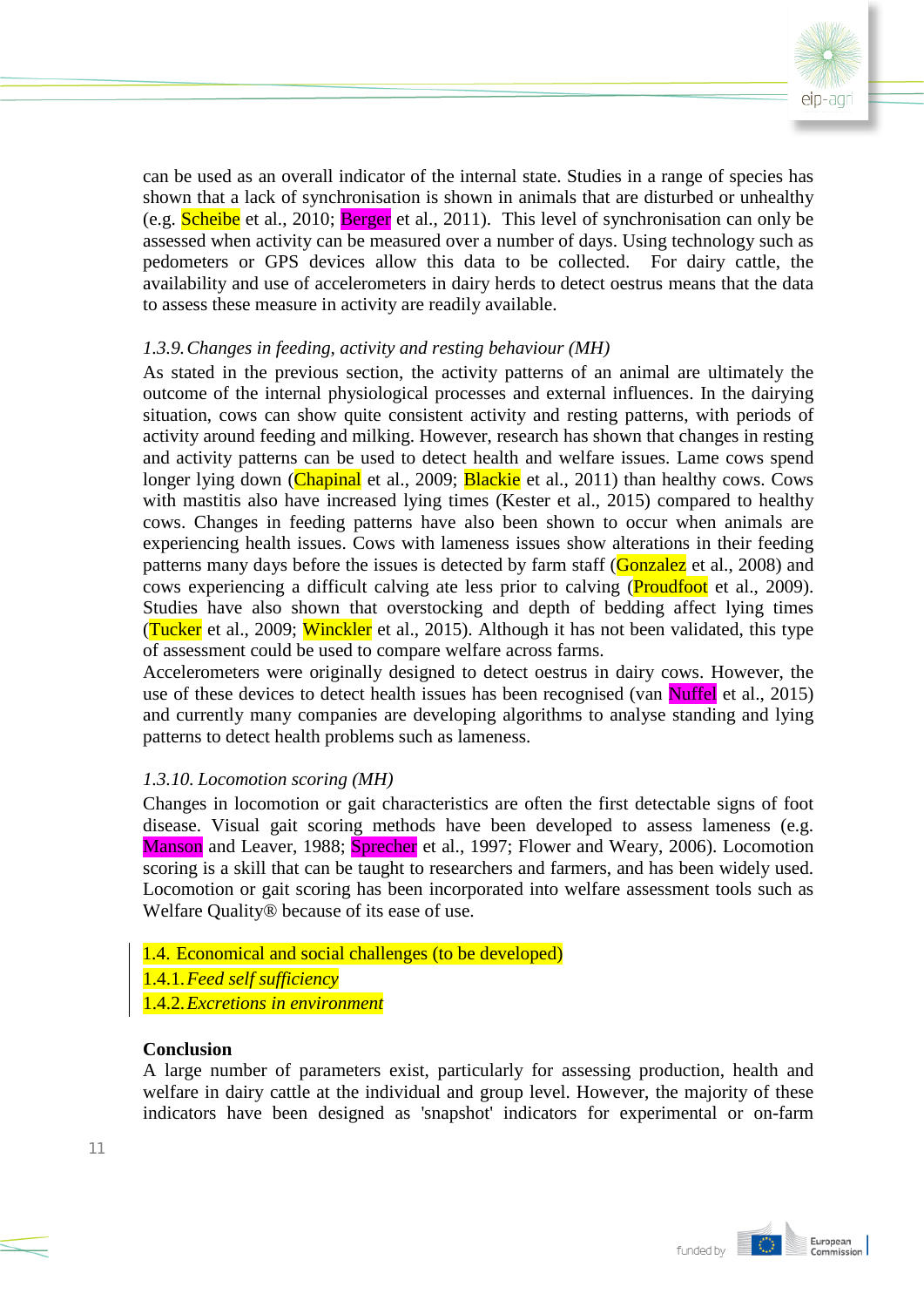

welfare assessment use and require validation for use across the longer time-course needed to assess robustness and resilience. We also largely lack indicators that inform on the resilience of systems or relate the robustness and resilience of animals to that of the system.

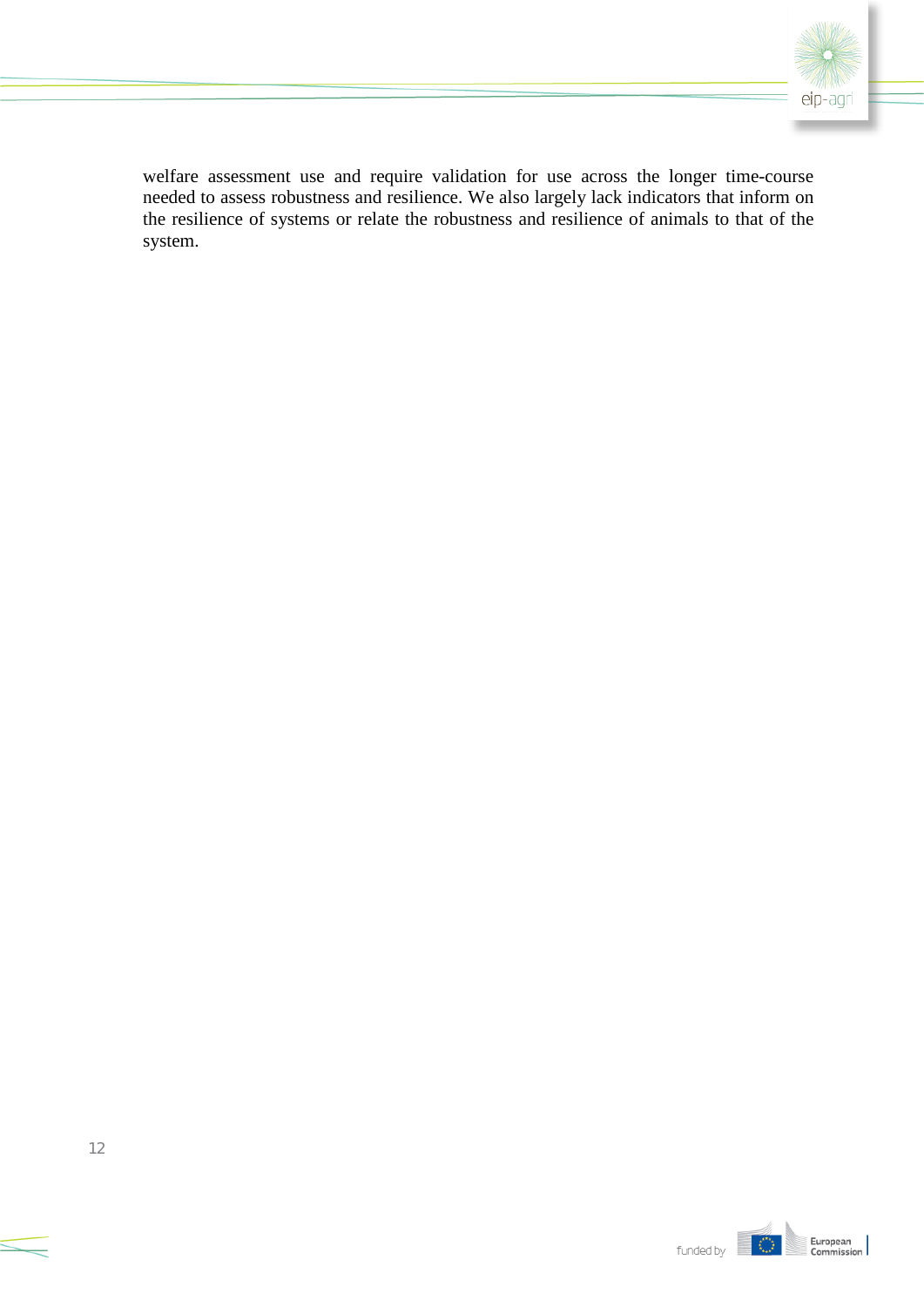

#### **References**

- ‒ Alsaaod, M., and Büscher, W., 2012. Detection of hoof lesions using digital infrared thermography in dairy cows. Journal of dairy science 95, 735-742.
- ‒ Blackie, N., Jonathan Amory, J., Emma Bleach, E., and scaife, J. 2011. The effect of lameness on lying behaviour of zero grazed Holstein dairy Cattle. Applied Animal Behaviour Science 134 (2011) 85– 91
- ‒ Berger, A., Scheibe, K-M., Michaelis, S. and Streich, W.J., 2003. Evaluation of living conditions of free-ranging animals by automated chronobiological analysis of behavior. *Behavior Research Methods, Instruments, & Computers. 35 (3), 458- 466*
- Berry, R. J., Kennedy, A. D., Scott, S. L., Kyle, B. L. and Schaefer, A. L. 2003.Daily variation in the udder surface temperature of dairy cows measured by infrared thermography: Potential for mastitis detection. Canadian Journal of Animal Science. 83(4): 687-693
- ‒ Chapinal ,N. de Passillé , A. M. Weary , D. M., von Keyserlingk , M. A. G. and Rushen, J. (2009). Using gait score, walking speed, and lying behavior to detect hoof lesions in dairy cows. J. Dairy Sci. 92 :4365–4374
- ‒ Eddy, A.L., Van Hoogmoed, L.M., Snyder, J.R., 2001. The role of thermography in the management of equine lameness. Veterinary journal (London, England : 1997) 162, 172-181.
- ‒ Flower, F. C., and D. M. Weary. 2006. Effect of hoof pathologies on subjective assessments of dairy cow gait. J. Dairy Sci. 89:139–146.
- ‒ Gonzalez,L.A., Tolkamp, B. J., Coffey, M. P., Ferret, A, and I. Kyriazakis, I (2008). Changes in Feeding Behavior as Possible Indicators for the Automatic Monitoring of Health Disorders in Dairy Cows. J. Dairy Sci. 91:1017–1028
- ‒ Kester, H.J., Sorter, D.E., and Hogan J.S. (2015). Activity and milk compositional changes following experimentally induced Streptococcus uberis bovine mastitis. J. Dairy Sci 98(2):999-1004.
- ‒ Kuraoka, K., and Nakamura, K., 2011. The use of nsal skin temperature measurements in studying emotion in macaque monkeys. Physioogy and Behavior: 102: 347-355.
- ‒ Proctor, H.S. and Carder, G., 2015. Nasal temperatures in dairy cows are influenced by positive emotional state. Physiology and Behavior 138:340-344.
- ‒ Proudfoot , K.L. Huzzey , J.M. and von Keyserlingk, M.A.G. 2009. The effect of dystocia on the dry matter intake and behavior of Holstein cows. J. Dairy Sci. 92 :4937–4944
- ‒ Scheibe, K-M., Berger, A., Langbein, J. 2010. Comparative Analysis of Ultradian and Circadian Behavioural Rhythms for Diagnosis of Biorhythmic State of Animals. Biological Rhythm Research. 30: 216-233

I O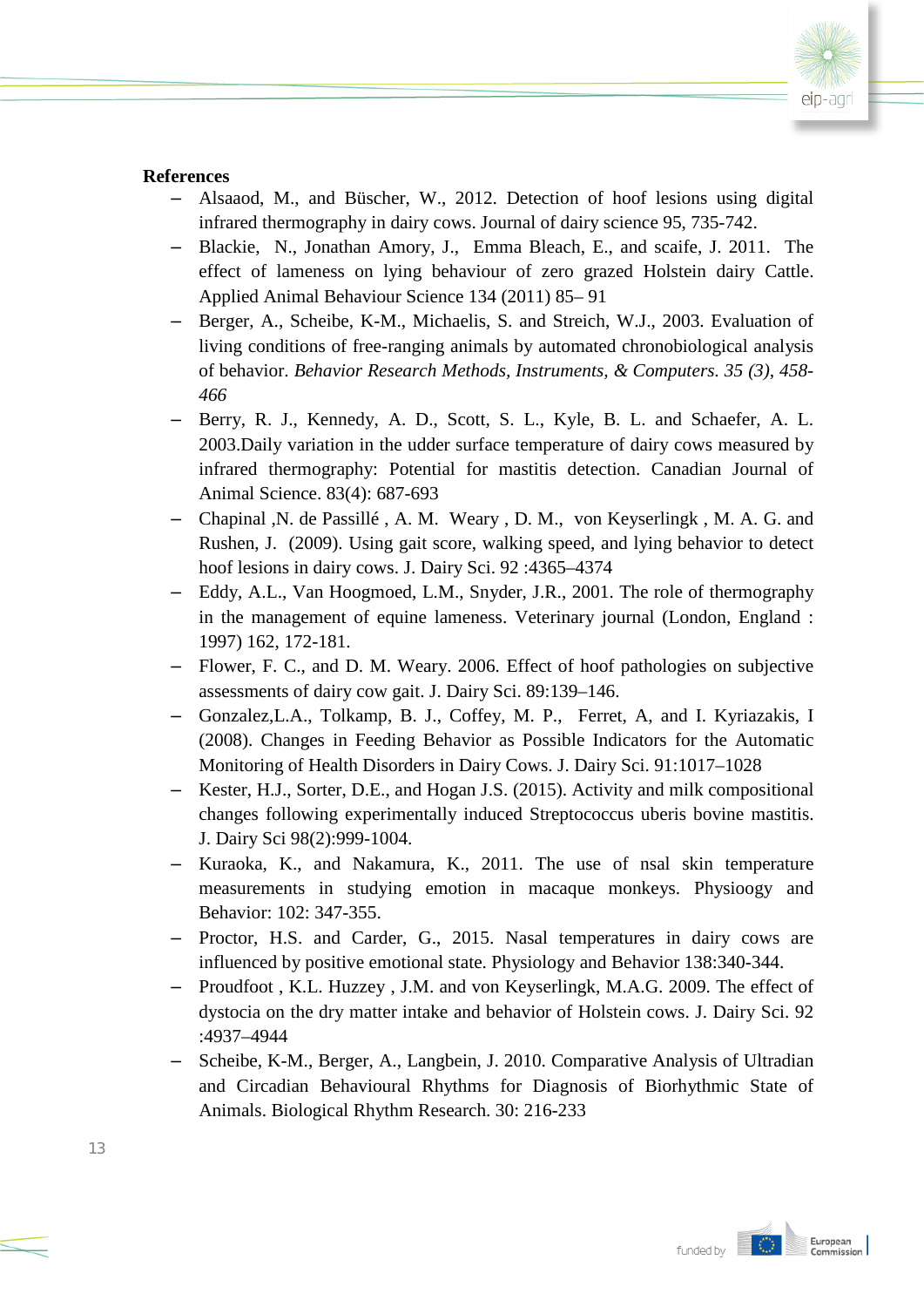

- ‒ Stewart, M., Webster, J.R., Schaefer, A.L., Cook, N.J., Scott, S.L., 2005. Infrared thermography as a non-invasive tool to study animal welfare. Animal Welfare 14, 319-325.
- ‒ Tucker, C.B., Weary, D,.M. von Keyserlingk, M. A. G. and Beauchemin K. A. 2009. Cow comfort in tie-stalls: Increased depth of shavings or straw bedding increases lying time. J. Dairy Sci. 92:2684–2690
- ‒ Turner, T.A., 1998. Use of Thermography in Lameness Evaluation. Proceedings of the Annual Convention of the AAEP 1998 44, 224-226.
- ‒ Van Huffel, A., Zwertvaegher, I., Van Weyenberg, S., Pastell, M., Thorup, V.M., Bahr, C., Sonck, B., and Saeys, W. (2015). Lameness Detection in Dairy Cows: Part 2. Use of Sensors to Automatically Register Changes in Locomotion or Behavior. Animals 5(3): 861–885.
- ‒ Winckler, C., Tucker, C.B. and Weary, D.M., 2015. Effects of under- and overstocking freestalls on dairy cattle behaviour. Applied Animal Behaviour Science 170 (2015) 14–19
- ‒ Brown-Brandl, T. M., R. A. Eigenberg, J. A. Nienaber and G. L. Hahn. 2005. Dynamic response indicators of heat stress in shaded and non-shaded feedlot cattle, Part 1: Analyses of indicators. Biosys. Eng. 90(4):451-462.
- ‒ Costa, A. N., J. V. Feitosa, P. A. Junior, P. T. de Souza and A. A. de Araujo. 2015a. Hormonal profiles, physiological parameters, and productive and reproductive performances of Girolando cows in the state of Ceara-Brazil. Int. J. Biometeorol. 59(2):231-236.
- ‒ Costa, A. N., J. V. Feitosa, P. A. Montezuma, Jr., P. T. de Souza and A. A. de Araujo. 2015b. Rectal temperatures, respiratory rates, production, and reproduction performances of crossbred Girolando cows under heat stress in northeastern Brazil. Int. J. Biometeorol. 59(11):1647-1653.
- ‒ Gaughan, J. B., S. M. Holt, G. L. Hahn, T. L. Mader and R. Eigenberg. 2000. Respiration rate - Is it a good measure of heat stress in cattle? Asi. Austr. J. Ani. Sci. 13:329-332.
- ‒ Kadzere, C. T., M. R. Murphy, N. Silanikove and E. Maltz. 2002. Heat stress in lactating dairy cows: a review. Livest. Prod. Sci. 77(1):59-91.
- ‒ Moallem, U., G. Altmark, H. Lehrer and A. Arieli. 2010. Performance of highyielding dairy cows supplemented with fat or concentrate under hot and humid climates. J. Dairy Sci. 93(7):3192-3202.
- ‒ De Goede, D. M., Gremmen, B., & Blom-Zandstra, M. (2013). Robust agriculture: Balancing between vulnerability and stability. NJAS-Wageningen Journal of Life Sciences, 64, 1-7.
- ‒ Kitano, H 2004 Biological robustness. Nature Reviews Genetics, vol. 5, no 11, p. 826-837.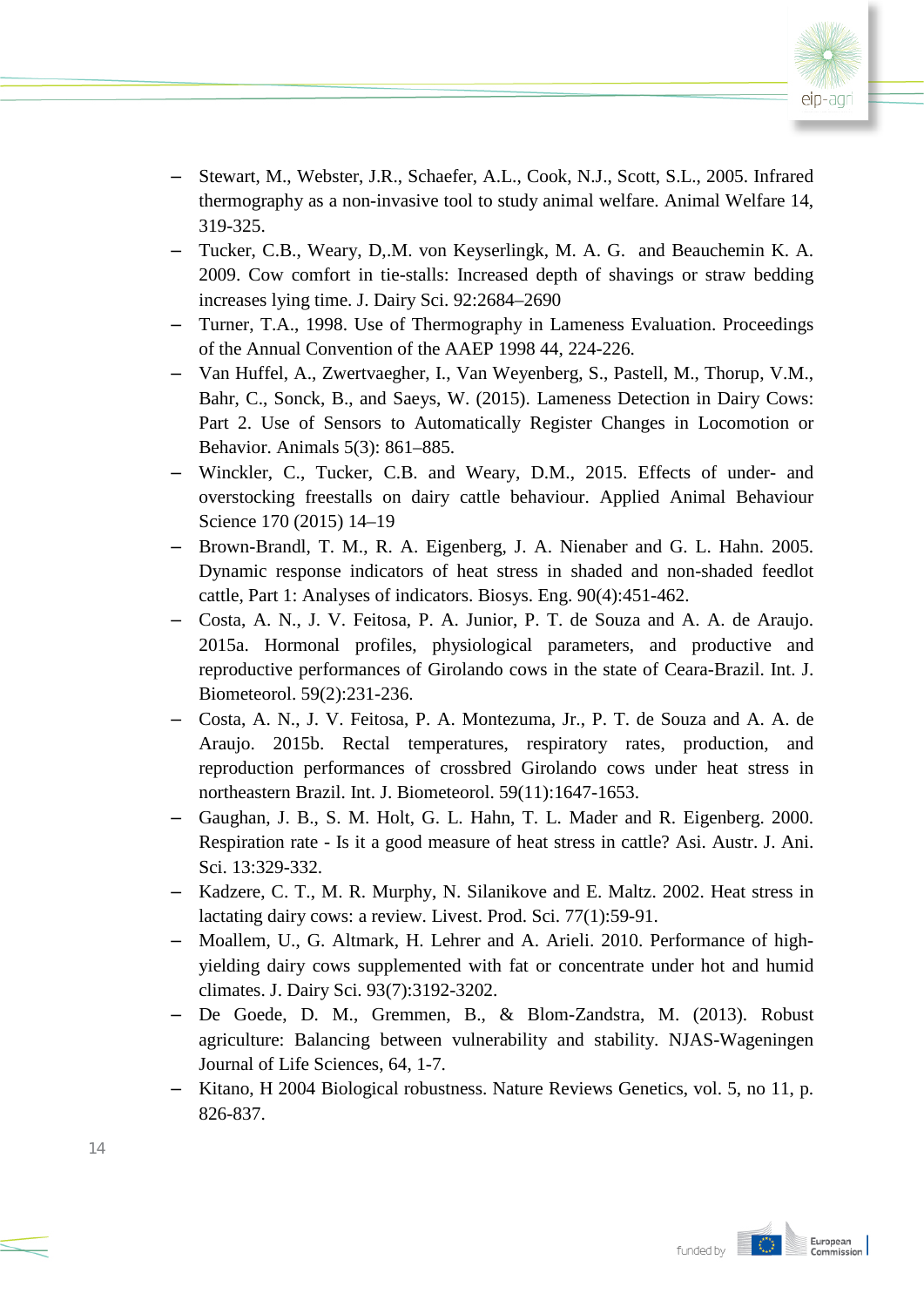

- ‒ Ollion, E., Ingrand, S., Delaby, L., Trommenschlager, J. M., Colette-Leurent, S., & Blanc, F. (2016). Assessing the diversity of trade-offs between life functions in early lactation dairy cows. Livestock Science, 183, 98-107.
- ‒ Howell, A., Baylis, M., Smith, R., Pinchbeck, G. and Williams, D. (2015). Epidemiology and impact of Fasciola hepatica exposure in high-yielding dairy herds. Preventive Veterinary Medicine, 121, 41-48. doi: http://dx.doi.org/10.1016/j.prevetmed.2015.05.013
- ‒ Reneau, J. 2013. Look at "leading" not "lagging" indicators to improve dairy herd performance and health. **[http://www.extension.umn.edu/agriculture/dairy/business-tools-and](http://www.extension.umn.edu/agriculture/dairy/business-tools-and-budgeting/look-at-leading-not-lagging-indicators/)[budgeting/look-at-leading-not-lagging-indicators/](http://www.extension.umn.edu/agriculture/dairy/business-tools-and-budgeting/look-at-leading-not-lagging-indicators/)**
- ‒ Grelet, C., C. Bastin, M. Gelé, J. B. Davière, M. Johan, A. Werner, R. Reding, J. A. Fernandez Pierna, F. G. Colinet, P. Dardenne, N. Gengler, H. Soyeurt, and F. Dehareng. 2016. Development of Fourier transform mid-infrared calibrations to predict acetone, β-hydroxybutyrate, and citrate contents in bovine milk through a European dairy networ. J. Dairy Sci. 99(6):4816-4825.
- ‒ Chiumia, D., Chagunda, M. G., Macrae, A. I., & Roberts, D. J. (2013). Predisposing factors for involuntary culling in Holstein–Friesian dairy cows. Journal of dairy research, 80, 45-50.